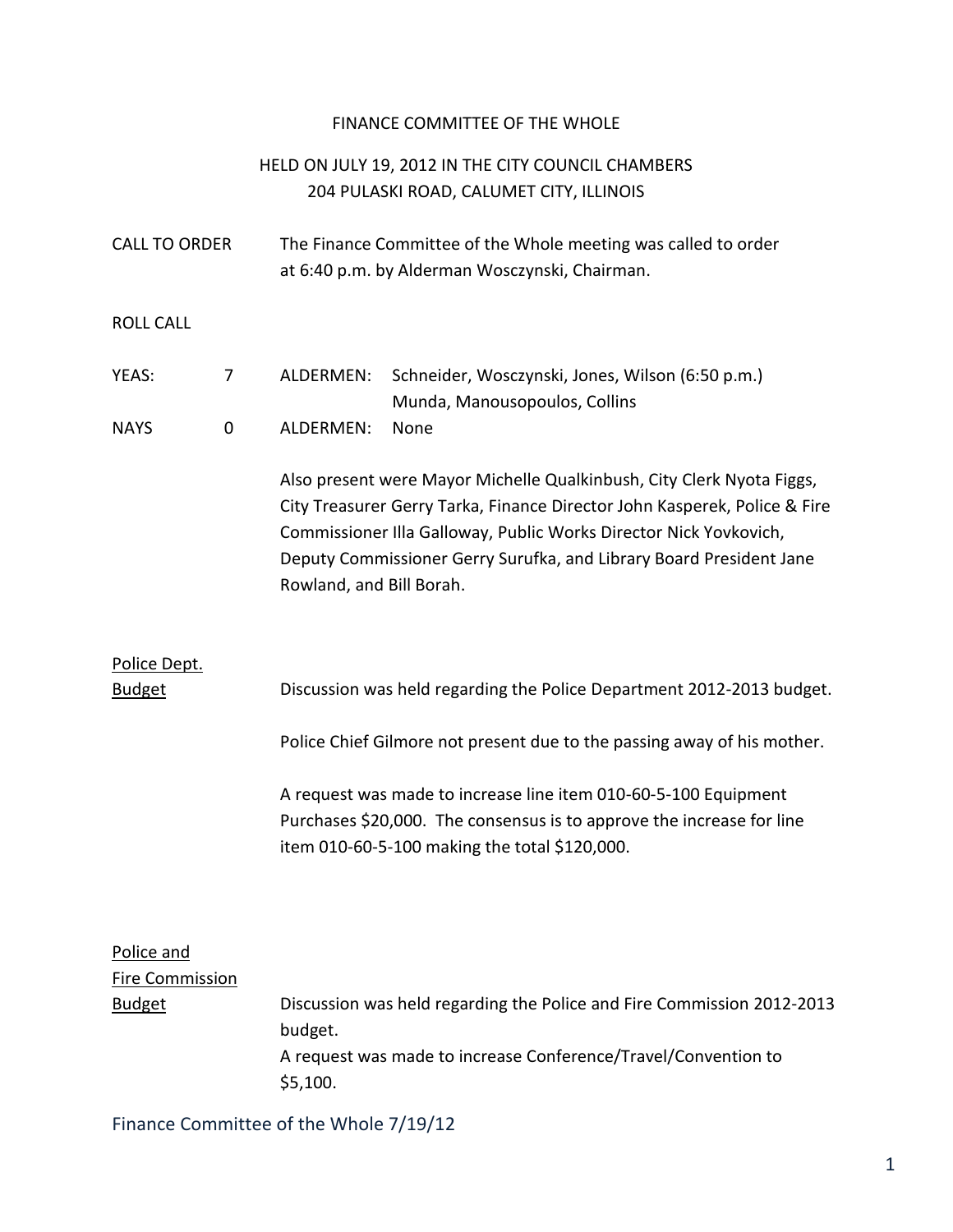|                                                  | Deviation Of Agenda Mayor Michelle Qualkinbush requested that we deviate from Agenda to<br>accommodate other Department heads that were present.                                                                   |  |  |
|--------------------------------------------------|--------------------------------------------------------------------------------------------------------------------------------------------------------------------------------------------------------------------|--|--|
| <b>Library Fund Budget</b>                       | Discussion was held regarding the Library Fund 2012-2013 Budget.                                                                                                                                                   |  |  |
| Zoning Board of<br><b>Appeals</b>                | Discussion was held regarding the Zoning Board of Appeals Budget 2012-<br>2013.                                                                                                                                    |  |  |
| <b>Police Pension Fund</b><br><b>Budget</b>      | Discussion was held regarding the Police Pension Fund Budget 2012<br>2013.                                                                                                                                         |  |  |
| <b>Street &amp; Alley Dept.</b><br><b>Budget</b> | Discussion was held regarding the Street & Alley Department Budget<br>2012-2013.                                                                                                                                   |  |  |
|                                                  | A request was made to add a line item for Traffic Safety Bumps 010-41-3-<br>304 with \$25,000. The consensus was to add and approve this new line<br>item.                                                         |  |  |
| Water & Sewer<br><b>Fund Budget</b>              | Discussion was held regarding the Water & Sewer Fund Budget 2012-<br>2013.                                                                                                                                         |  |  |
| <b>Closed Session</b>                            | Alderman Wosczynski moved, seconded by Alderman Collins to enter<br><b>Executive Session.</b>                                                                                                                      |  |  |
|                                                  | <b>MOTIONCARRIED</b>                                                                                                                                                                                               |  |  |
| Return Regular<br><b>Business</b>                | The City Council met in Executive Session from 7:30 p.m.- 8:09 p.m. The<br>City Council returned to the Regular order of Business.                                                                                 |  |  |
| <b>Budget Overview</b>                           | Discussion was held regarding hiring additional Alley Inspectors.                                                                                                                                                  |  |  |
|                                                  | The council requested the Finance Director to provide a comparison on<br>hiring Alley Inspectors full-time compared to part-time.                                                                                  |  |  |
| <b>Discussion of Salary</b><br><b>Ordinance</b>  | Discussion was held regarding Salary Ordinance and Fringe Benefits<br>Appointed Officials, Supervisory Personnel, and other Full-Time and<br>Part-Time Employees Not Covered by a Collective Bargaining Agreement. |  |  |

Finance Committee of the Whole 7/19/12